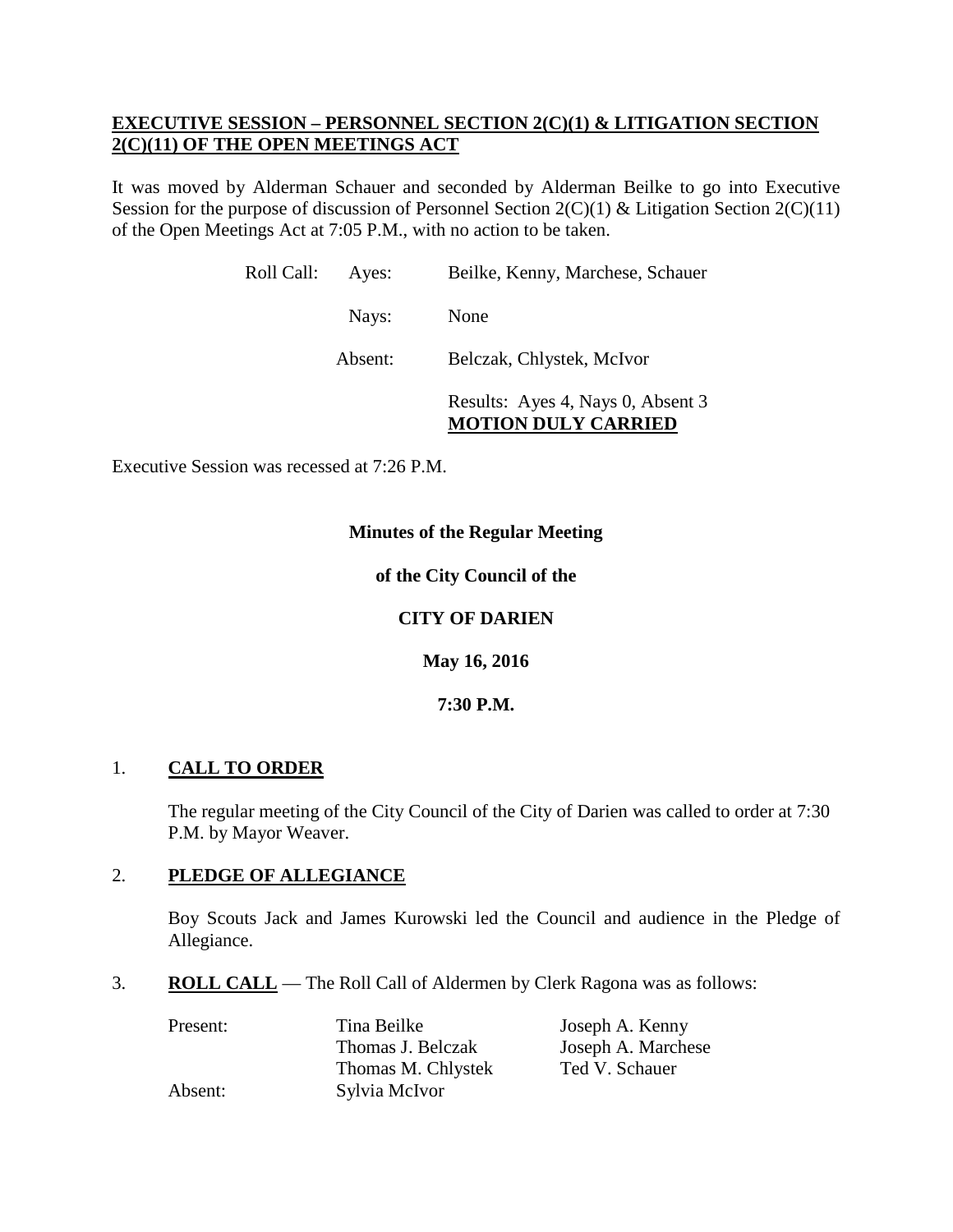| Also in Attendance: Kathleen Moesle Weaver, Mayor |  |
|---------------------------------------------------|--|
| JoAnne E. Ragona, City Clerk                      |  |
| Michael J. Coren, City Treasurer                  |  |
| Bryon D. Vana, City Administrator                 |  |
| Paul Nosek, Assistant City Administrator          |  |
| Gregory Thomas, Police Chief                      |  |
| Daniel Gombac, Director of Municipal Services     |  |

4. **DECLARATION OF A QUORUM** — There being six aldermen present, Mayor Weaver declared a quorum.

# 5. **QUESTIONS, COMMENTS AND ANNOUNCEMENTS – GENERAL**

Leonard Catalano, President Police Pension Board, commented on the process the Police Pension Board used to select a new actuarial firm. Michael Coren, City Treasurer & Police Pension Board Liaison, explained why he disagreed with the selection process; he was in agreement with the firm selected.

# 6. **APPROVAL OF MINUTES –** May 2, 2016 City Council Meeting

It was moved by Alderman Beilke and seconded by Alderman Belczak to approve the minutes of the City Council Meeting of May 2, 2016.

| Roll Call: | Ayes:   | Schauer |  | Beilke, Belczak, Chlystek, Kenny, Marchese, |
|------------|---------|---------|--|---------------------------------------------|
|            | Nays:   | None    |  |                                             |
|            | Absent: | McIvor  |  |                                             |

Results: Ayes 6, Nays 0, Absent 1 **MOTION DULY CARRIED**

# 7. **RECEIVING OF COMMUNICATIONS**

Alderman Kenny received communication from Charlene Kuglin, 1500 block of 71st Street, regarding Darien-Woodridge Fire Department response time in getting to her neighbor's home; staff is investigating.

Alderman Beilke…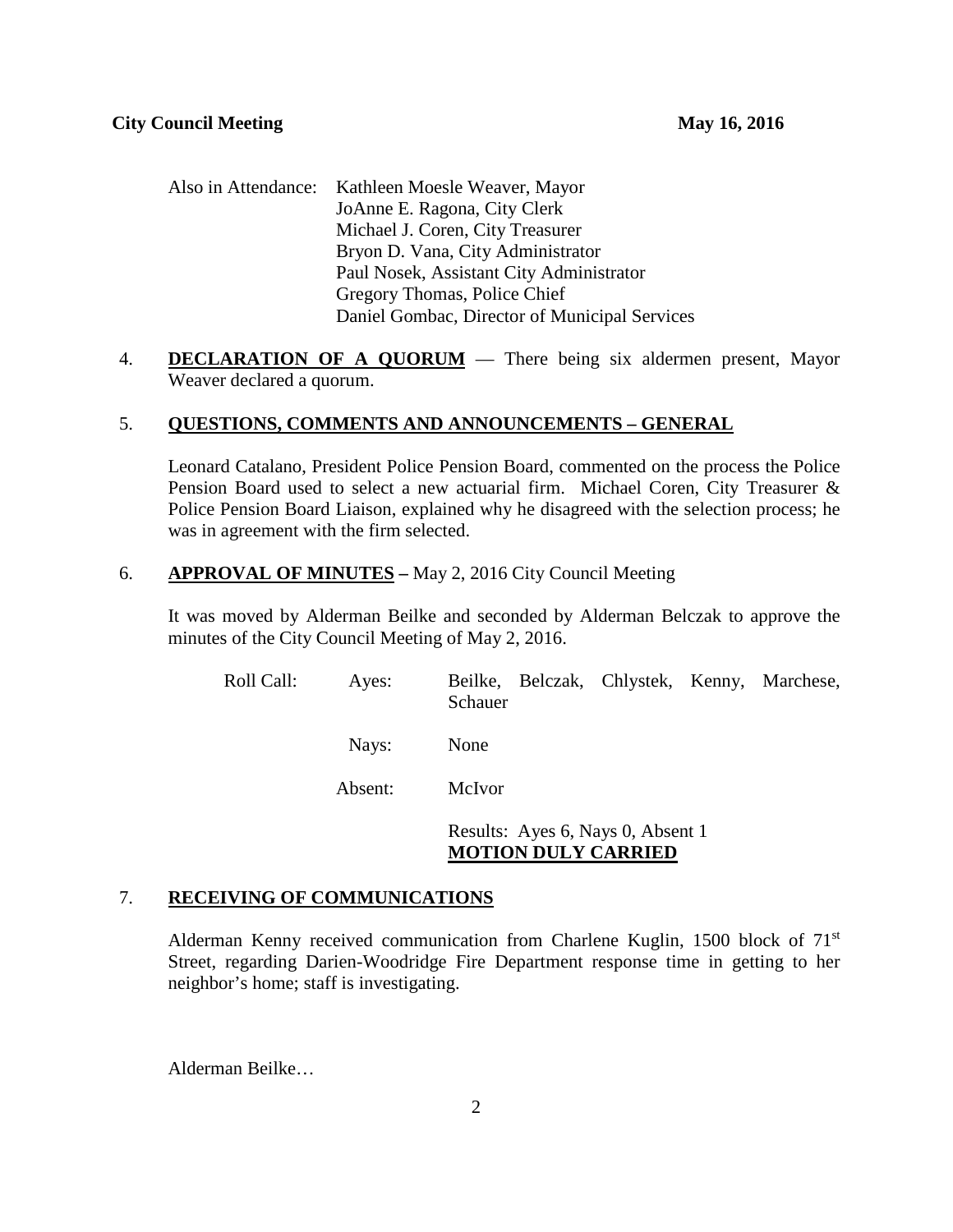#### **City Council Meeting 2016**

 $\ldots$  received communication from resident, 100 block of 68<sup>th</sup> Street, regarding recognition of a legitimate solicitor. Administrator Vana advised an illustration of a solicitor license will be featured in Direct Connect and on the City website.

…received communication from resident, 7100 block of Eleanor, about drainage concerns at 7117 and 7121 Eleanor and Kingswood Academy; Director Gombac advised Eleanor is scheduled for a future ditch project.

…received communication from resident, 6600 block of Western Avenue, inquiring about the ability to have sidewalk added; Director Gombac provided resident with pricing information.

Mayor Weaver…

…inquired about landscape restoration on Western Avenue; Director Gombac advised that restoration will be completed in the next 1.5 weeks.

…thanked the Younger than Ever Seniors for allowing her the opportunity to update them on City business. Mayor Weaver advised they would appreciate an Elder Services Officer speaking at a future meeting.

### 8. **MAYOR'S REPORT**

# **A. RECOGNITION – EAGLE SCOUT JOHN 'JACK' KUROWSKI**

Mayor Weaver highlighted the accomplishments of Eagle Scout, Jack Kurowski, from the congratulatory letter she presented to him. Scout Kurowski thanked Mayor Weaver and Council for the recognition; he shared information about his Eagle Scout Project. Alderman Chylstek presented Jack with words of encouragement and a card from Ward Four.

#### **B. COMED ANNUAL REPORT**

Phil Halliburton, ComEd External Affairs Manager and Interim Representative, provided highlights from the Annual Report. Mr. Halliburton and Santiago Becerra, Senior Reliability Engineer, addressed questions from Council.

# 9. **CITY CLERK'S REPORT**

Clerk Ragona announced that city offices will be closed on Monday, May 30, 2016 in observance of Memorial Day.

#### 10. **CITY ADMINISTRATOR'S REPORT**

There was no report.

#### 11. **DEPARTMENT HEAD INFORMATION/QUESTIONS**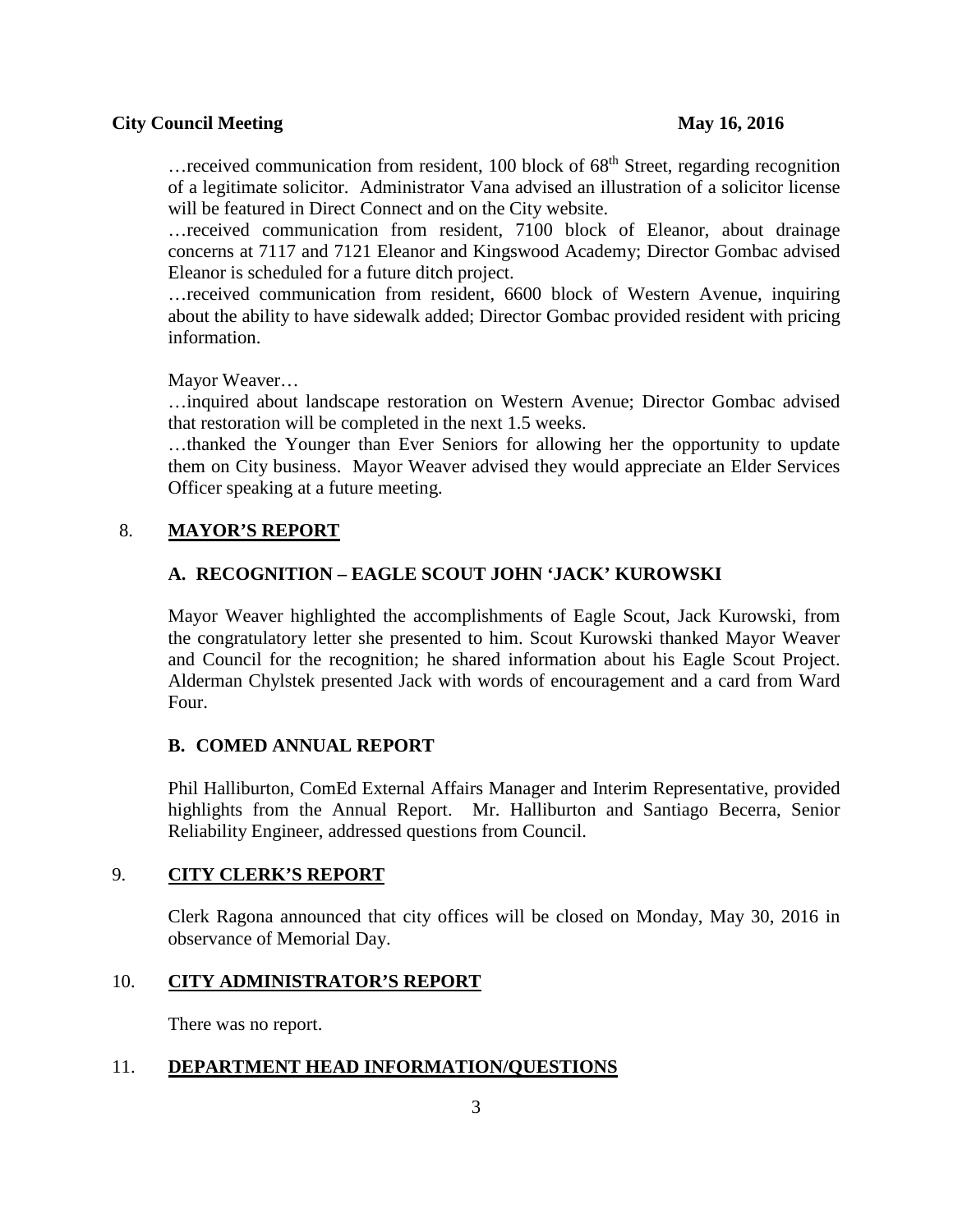#### **A. POLICE DEPARTMENT MONTHLY REPORT – APRIL 2016**

Chief Thomas provided highlights from the April 2016 Police Department Monthly Report, which is available on the City website; he responded to questions from Council.

# **B. MUNICIPAL SERVICES**

Alderman Marchese asked Director Gombac for an update on the lead issue at the Darien Historical Society building. Director Gombac confirmed that due to the age of building and the type of paint used, there is a lead issue; he indicated an assessment will be performed.

#### 12. **TREASURER'S REPORT**

#### **A. WARRANT NUMBER 15-16-25**

It was moved by Alderman Kenny and seconded by Alderman Beilke to approve payment of Warrant Number 15-16-25 in the amount of \$687,995.11 from the enumerated funds; for a total to be approved of \$687,995.11.

| Roll Call: | Ayes:   | Beilke, Belczak, Chlystek, Kenny, Marchese,<br>Schauer          |
|------------|---------|-----------------------------------------------------------------|
|            | Nays:   | None                                                            |
|            | Absent: | McIvor                                                          |
|            |         | Results: Ayes 6, Nays 0, Absent 1<br><b>MOTION DULY CARRIED</b> |

#### **B. WARRANT NUMBER 16-17-02**

It was moved by Alderman Belczak and seconded by Alderman Schauer to approve payment of Warrant Number 16-17-02 in the amount of \$193,436.09 from the enumerated funds; and \$261,177.20 from payroll funds for the period ending 05/12/16; for a total to be approved of \$454,613.29.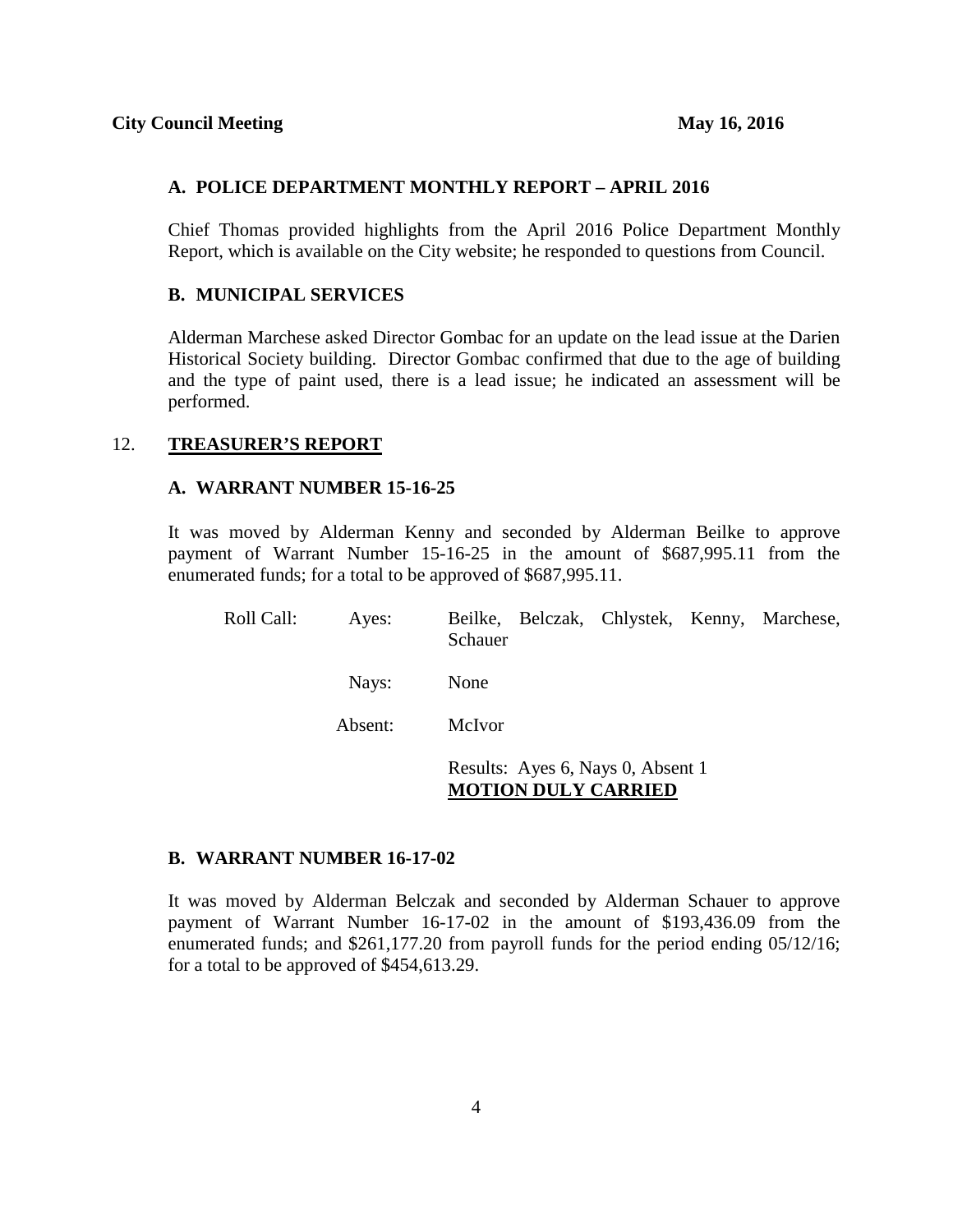| Roll Call: | Ayes:   | Beilke, Belczak, Chlystek, Kenny, Marchese,<br>Schauer |                                   |  |  |
|------------|---------|--------------------------------------------------------|-----------------------------------|--|--|
|            | Nays:   | None                                                   |                                   |  |  |
|            | Absent: | McIvor                                                 |                                   |  |  |
|            |         |                                                        | Results: Ayes 6, Nays 0, Absent 1 |  |  |

# **MOTION DULY CARRIED**

# 13. **STANDING COMMITTEE REPORTS**

**Administrative/Finance Committee** – Chairman Schauer advised the next meeting of the Administrative/Finance Committee is scheduled for June 6, 2016 at 6:00 P.M.

**Municipal Services Committee** – Chairman Marchese advised the next meeting of the Municipal Services Committee is scheduled for May 23, 2016 at 6:30 P.M.

**Police Committee** – Alderman Beilke advised the minutes of the December 21, 2015 meeting were approved and submitted to the Clerk's Office. She announced the next meeting of the Police Committee is scheduled for June 20, 2016 at 6:00 P.M. in the Police Department Training Room.

#### 14. **QUESTIONS AND COMMENTS – AGENDA RELATED**

There were none.

# 15. **OLD BUSINESS**

There was no Old Business.

### 16. **CONSENT AGENDA**

It was moved by Alderman Schauer and seconded by Alderman Belczak to approve by Omnibus Vote the following items on the Consent Agenda:

| A. ORDINANCE NO. 0-16-16         | AN ORDINANCE AMENDING TITLE<br>3, CHAPTER 3, SECTION 3-3-7-14,<br>"CLASS N LICENSE", OF THE<br><b>DARIEN CITY CODE</b> |
|----------------------------------|------------------------------------------------------------------------------------------------------------------------|
| <b>B. RESOLUTION NO. R-70-16</b> | <b>RESOLUTION APPROVING</b><br>$\mathbf{A}$<br><b>PARTICIPATION</b><br>WITH<br><b>THE</b>                              |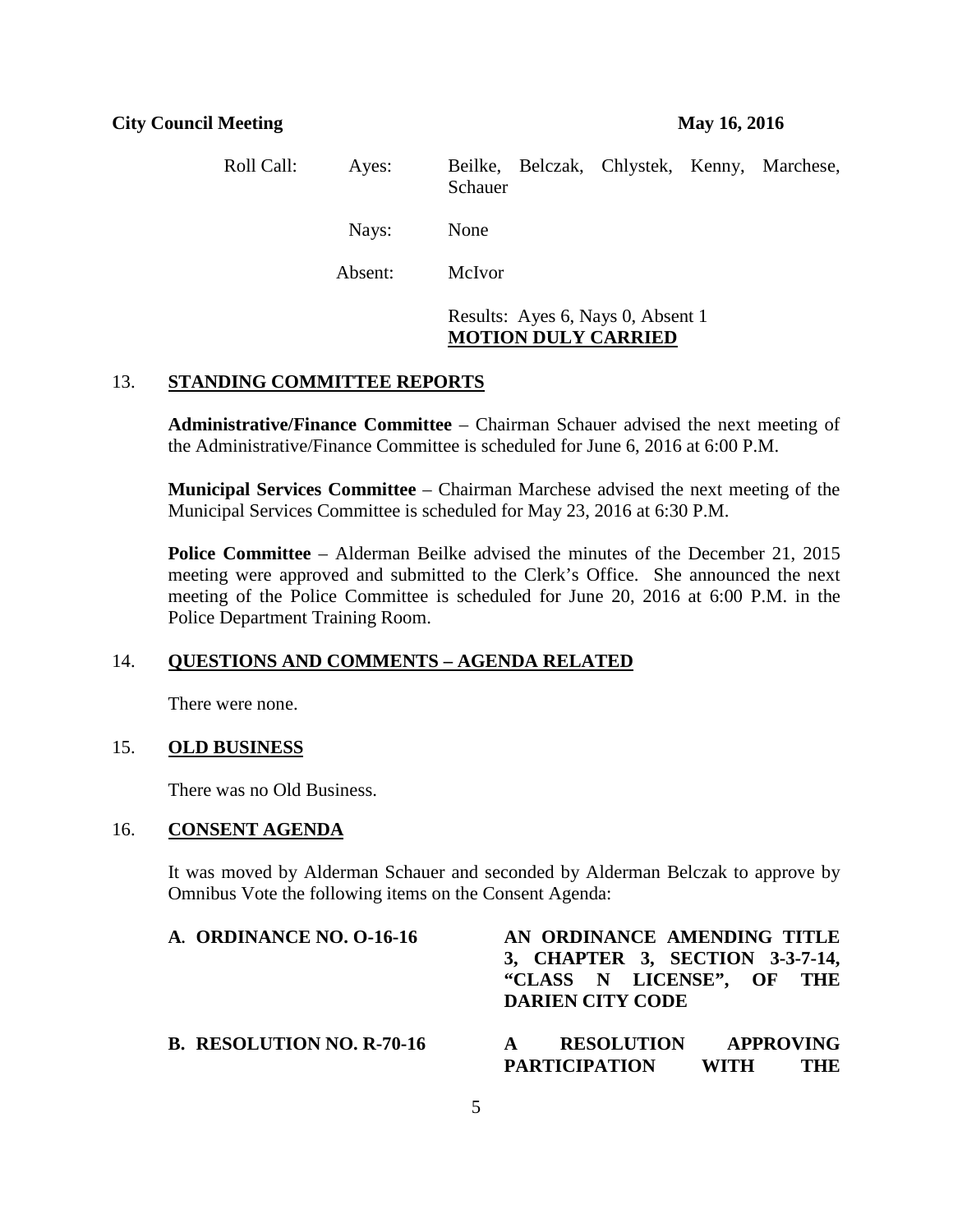**VILLAGE OF WOODRIDGE AND THE VILLAGE OF DOWNERS GROVE TO PROVIDE A FIREWORKS DISPLAY AT ZIGFIELD TROY GOLF COURSE ON THE FOURTH OF JULY BY CONTRIBUTING AN AMOUNT NOT TO EXCEED \$5,000.00**

Roll Call: Ayes: Beilke, Belczak, Chlystek, Kenny, Schauer

Nays: Marchese

Absent: McIvor

Results: Ayes 5, Nays 1, Absent 1 **MOTION DULY CARRIED**

#### 17. **NEW BUSINESS**

There was no New Business.

#### 18. **QUESTIONS, COMMENTS AND ANNOUNCEMENTS – GENERAL**

Alderman Belczak asked Chief Thomas if forfeiture money could be used for purchase of tasers. Chief Thomas advised that use of federal forfeiture money must meet certain criteria requirements.

Josh with Miskatonic Brewing Company shared his first year of business in Darien; he felt welcomed and thankful for community support.

Mayor Weaver advised she will be writing a letter to Hinsdale South High School about the proposed food pantry. She explained the benefits of the food pantry for the community.

#### 19. **ADJOURNMENT**

There being no further business to come before the City Council, it was moved by Alderman Marchese and seconded by Alderman Chlystek to adjourn the City Council meeting.

### **VIA VOICE VOTE – MOTION DULY CARRIED**

The City Council meeting adjourned at 9:08 P.M.